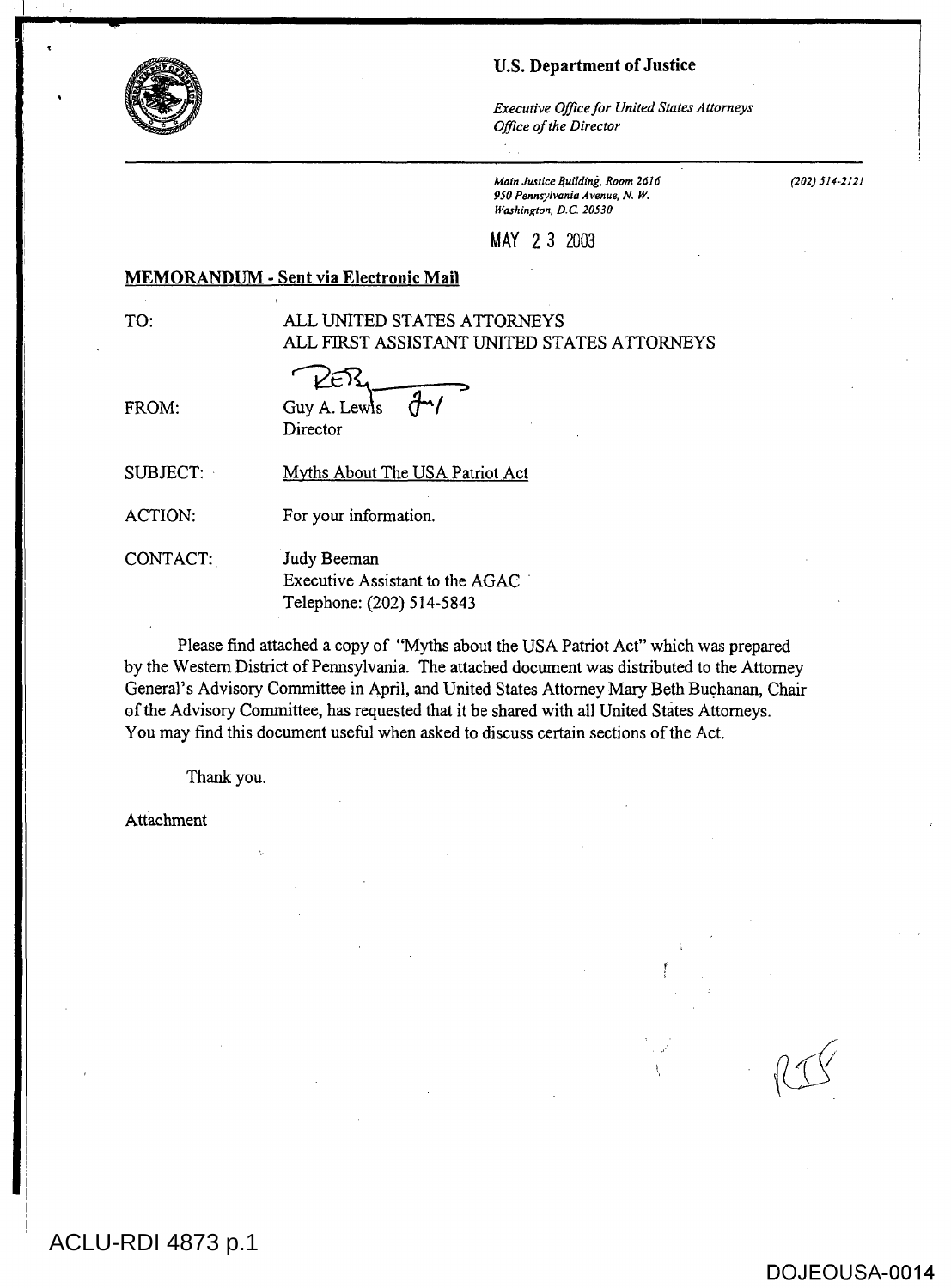#### **Ten Myths about the USA PATRIOT Act**

*By Mary Beth Buchanan United States Attorney for the Western District of Pennsylvania May 2003* 

# **MYTH: The USA PATRIOT Act permits the indefinite detention of immigrants on minor visa violations.**

The organization People for the American Way claims:

The new law gives the government seven days to charge detained immigrants with criminal or immigration violations or release them. The prior limit had been 24 hours. Once charged, if not deportable, such immigrants could face indefinite detention if the Attorney General finds "reasonable grounds to believe" there is involvement in terrorism or activity that poses a danger to national security. Indefinite detention circumvents due process by dramatically lowering the standard to "reasonable grounds to believe" — well below the probable cause standard required for pretrial detention in criminal proceedings and certainly well below the burden of proof for criminal conviction. Further, defendants in immigration proceedings are not constitutionally entitled to a court-appointed public defender, and must hire their own counsel. The notion of wrongly accused impoverished immigrants without counsel being indefinitely detained brings to mind the specter of mass incarceration, by a different method. In fact, without using the provisions of the new law, the Department of Justice reportedly detained more than 1,100 people after September  $11<sup>-1</sup>$ 

#### Similarly, the American Civil Liberties Union asserts:

Mmmigrants who are found not to be deportable for terrorism, but have an immigration status violation, such as overstaying a visa, could face indefinite detention if their country refuses to accept them. Detention would be allowed on the Attorney General's finding of "reasonable grounds to believe" involvement in terrorism or activity that poses a danger to national security, and detention could be indefinite upon a determination that such an individual threatens national security, or the safety of the community or any person. . . .

What amounts to a life sentence should at a minimum be based on clear proof at a hearing, not on a certification of merely the level of suspicion that normally allows only a brief and stop and frisk on the street.<sup>2</sup>

# ACLU-RDI 4873 p.2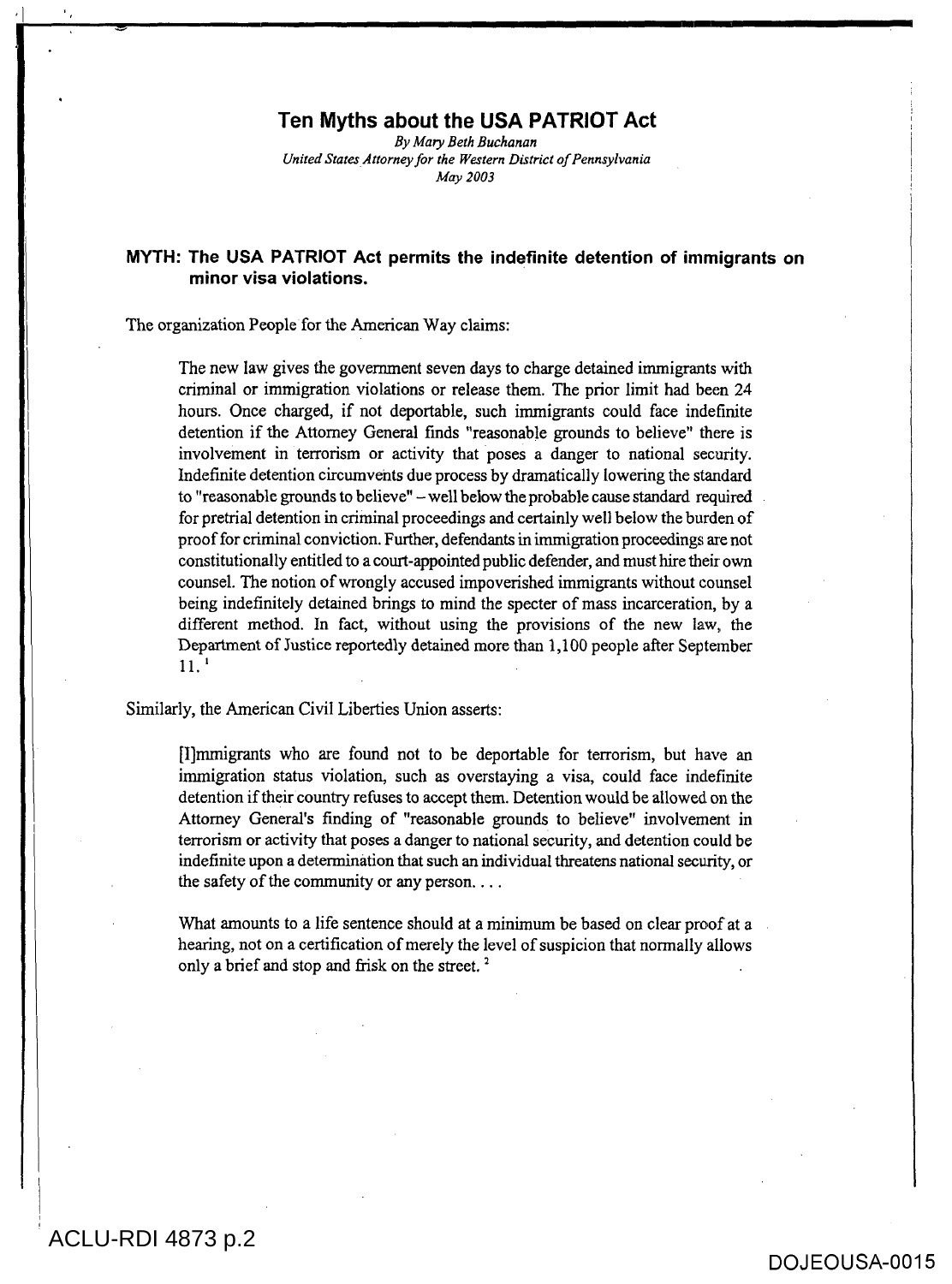An article in The Nation magazine argued:

The most troubling provisions of the USA Patriot Act, enacted within six weeks of September 11, are similarly reserved for non-citizens. The act permits the Attorney General to detain noncitizens on his own say-so, without a hearing; bars foreign citizens from entering the country, based solely on their speech; and authorizes deportation based on any support for a disfavored group, without any requirement that the support be connected to a terrorist group. Had this law been in place in the 1980s, it would have authorized the government to deny entry to those who publicly endorsed the African National Congress, and would have empowered the Attorney General to detain and deport anyone who contributed to Nelson Mandela's lawful antiapartheid political activities, because until the ANC defeated apartheid in South Africa, our State Department designated it as a terrorist organization.<sup>3</sup>

#### THE TRUTH

- > The USA Patriot Act added Section 236A to the Immigration and Nationality Act, Title 8, United States Code, Section 1101 *et seq.* The act gives the Attorney General the power to detain aliens suspected of terrorism and also delineates the process by which detentions are to be reviewed.
- $\triangleright$  Under Title 8, United States Code, Section 1226a(a)(1), the Attorney General has the authority to take into custody any alien he certifies as a threat to the national security of the United States. The Attorney General's certification must be based upon "reasonable grounds to believe that the alien:" has or will commit espionage or sabotage; attempt an overthrow of the government; has or will commit terrorist acts; or is otherwise engaged in activities that threaten national security. Title 8, United States Code, Section 1226a(a)(3).
- $\triangleright$  Following detention, the Attorney General must place the alien in removal proceedings or level criminal charges. This must be done within seven days following commencement of the detention. If this is not done within the required time period, "the attorney general shall release the alien." Title 8, United States Code, Section 1226a(a)(5).
- $\triangleright$  In situations where the alien is not likely to be deported within "the reasonably foreseeable future," the alien "may be detained for additional periods of up to six months only if the release of the alien will threaten the national security of the United States or the safety of the community or any other person." Title 8, United States Code, Section 1226a(a)(6).
- $\triangleright$  The Attorney General is also required to review the initial certification every six months. The alien also has the right to request review every six months and is permitted to present evidence in support of the request.

 $- 2 -$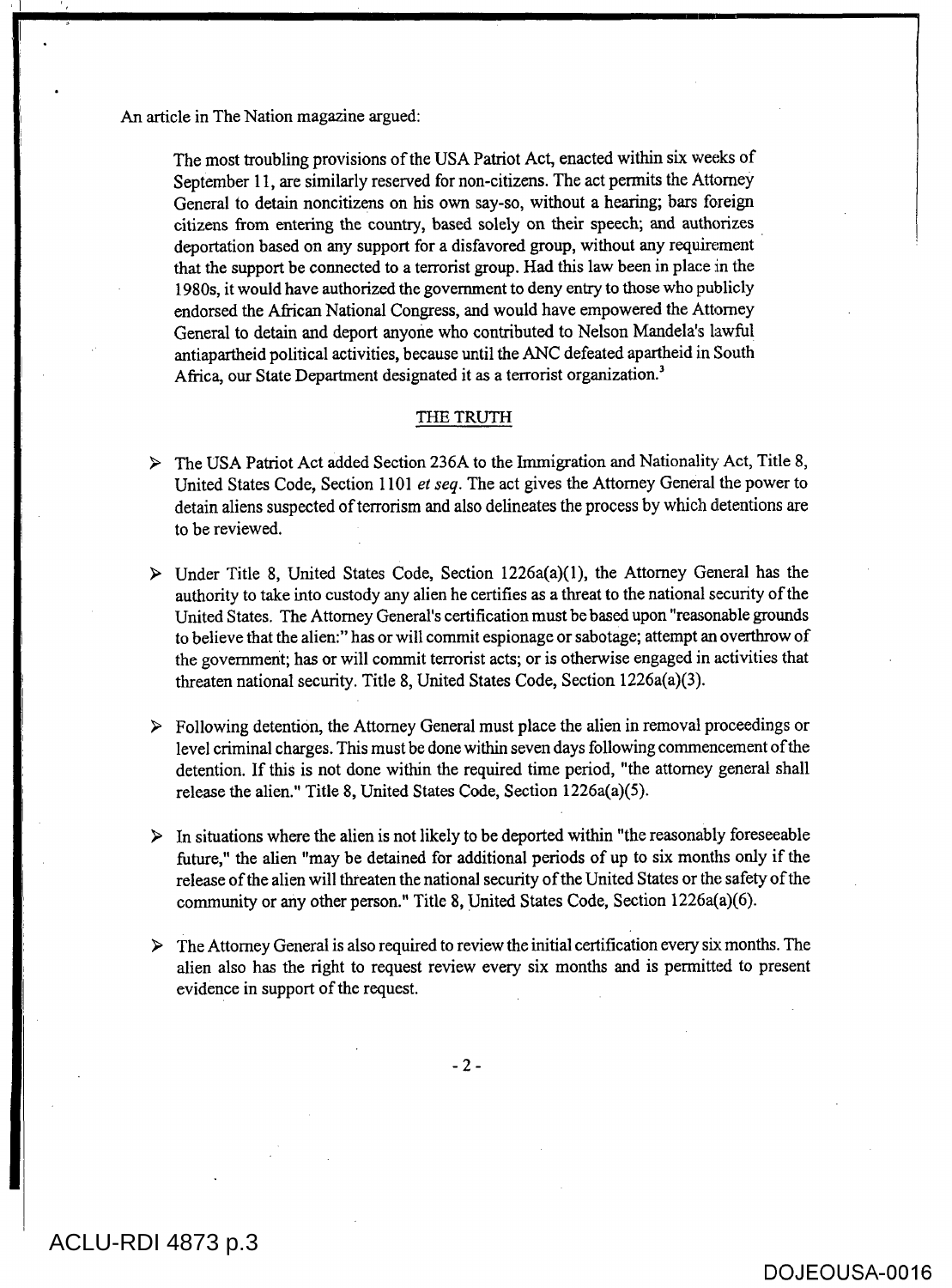- $\triangleright$  Judicial review of decisions made under Title 8, United States Code, Sections 1226a(a)(3) or (a)(6) is available by *habeas corpus* proceedings.
- $\triangleright$  It should be noted that "[i]f the alien is finally determined not to be removable, detention pursuant to this subsection shall terminate." Title 8, United States Code, Section 1226a(a)(2).
- $\triangleright$  As explained by the Chairman of the Senate Judiciary Committee:

[The USA PATRIOT Act includes] provisions to grant the Attorney General the authority to certify that an alien meets the criteria of the terrorism grounds of the Immigration and Nationality Act, or is engaged in any other activity that endangers the national security of the United States, upon a "reasonable grounds to believe" standard, and take such aliens into custody. This authority is delegable only to the Deputy Attorney General, The Attorney General must either begin removal proceedings against such aliens or bring criminal charges within seven days, or release them from custody. An alien who is charged but ultimately found not to be removable is to be released from custody. An alien who is found to be removable but has not been removed, and whose removal is unlikely in the reasonably foreseeable future, may be detained if the Attorney General demonstrates that release of the alien will adversely affect national security or the safety of the community or any person. Judicial review of any action taken under this section, including review of the merits of the certification, is available through habeas corpus proceedings, with appeal to the U.S. Court of Appeals for the D.C. Circuit. The Attorney General shall review his certification of an alien every six months.'

 $\triangleright$  The Patriot Act did not eliminate due process considerations from the certification and detention process. In *Zadvydas v. Davis,* 533 U.S. 678 (2001), the Supreme Court addressed the standards by which the detention of deportable aliens is to be reviewed. The issue in Zadvydas, was whether Title 8, United States Code, Section 1231(a)(6), authorizes the Attorney General to detain a removable alien indefinitely beyond the removal period or only for a period reasonably necessary to secure the alien's removal from the United States. The Court held that the indefinite detention of resident aliens who were unlikely to be deported "would raise a serious constitutional problem." *Id.* at 682.

 $\triangleright$  Nevertheless, there exists authority indicating that indefinite detention is constitutionally permissible in certain situations provided that there exists special justification for the detention and sufficient procedural protections for the detainee. In *Zadvydas,* the Supreme Court specifically mentioned that "suspected terrorists" constituted "a small segment of particularly dangerous individuals" who be could subject to indefinite detention. *Id.,* at 691. Furthermore, the only procedural protections available to the detainee in *Zadvydas* consisted of administrative proceedings. The USA Patriot Act provides for *habeas corpus* review on the merits of any detention.

 $-3 -$ 

# ACLU-RDI 4873 p.4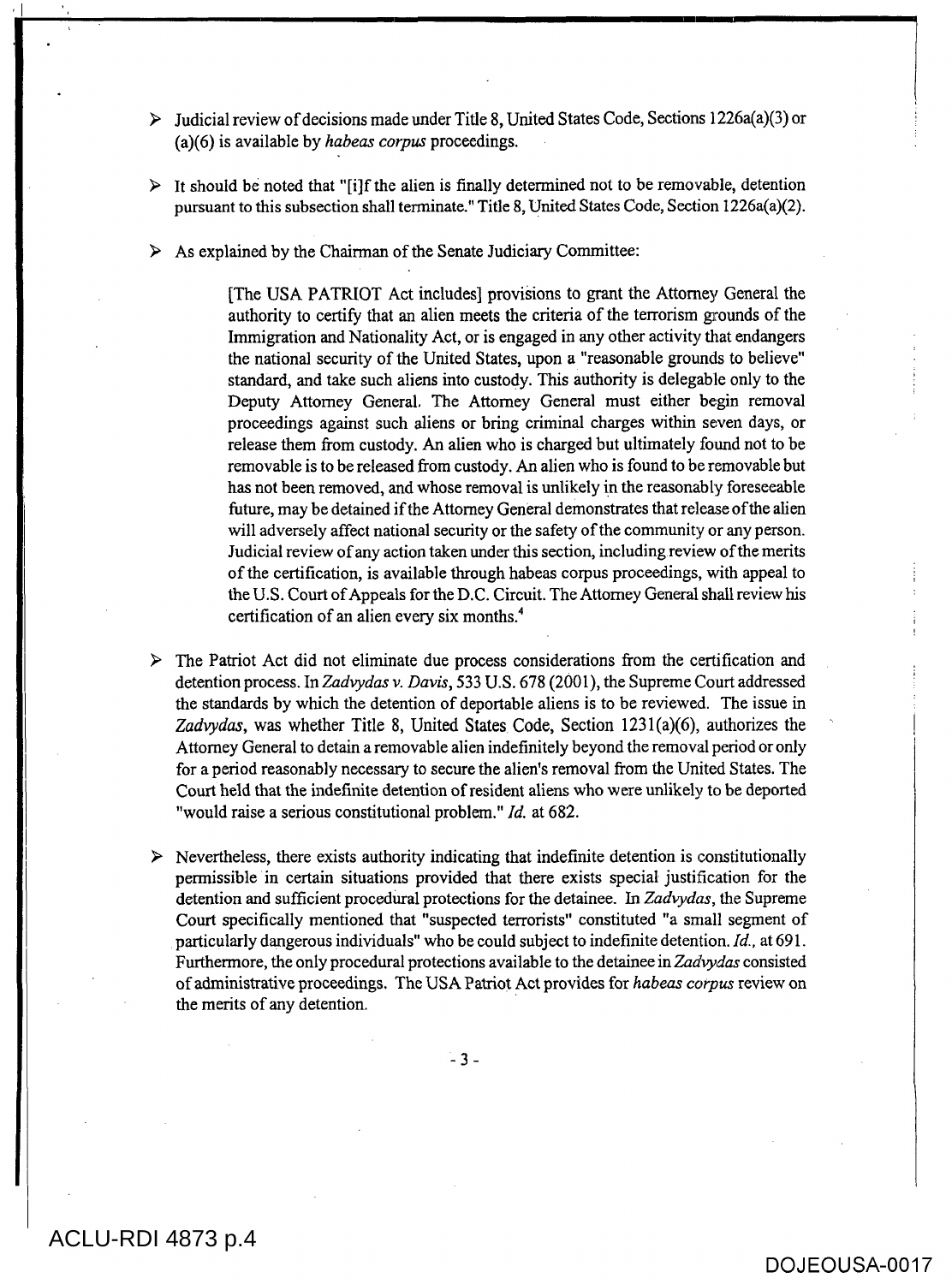$\triangleright$  It is important to note that Act's critics quoted above filed to mention that the Attorney General's certification is subject to judicial review.

# MYTH: Thousands of people were rounded up after September 11, 2001 and **detained for long periods of time without any criminal charges.**

According to the American Civil Liberties Union:

Thousands of men, mostly of Arab and South Asian origin, have been held in secretive federal custody for weeks and months, sometimes without any charges filed against them.<sup>5</sup>

Said Time Magazine:

Thousands were jailed and then let go. Only a few have been charged.'

#### THE TRUTH

> As the Director of Public Affairs of the Department of Justice recently explained:

"[A]bout 750 foreign nationals" were detained. "Thousands" would imply two or three thousand for which there is no basis in fact. All were in the country illegally, and all were charged with immigration and/or criminal charges. In addition, most of them -- approximately 500 to date -- have been deported, not "let go" or "released." That an alien was deported rather than prosecuted does not mean that the alien had no knowledge of or connection to terrorism. In many cases, the best course of action to protect national security may have been to remove potentially dangerous individuals from the country and ensure that they could not return. In other cases, an individual may have been deported on grounds seemingly unrelated to terrorism, if the assertion of specific terrorism charges could have compromised ongoing investigations or sensitive intelligence matters.

# ACLU-RDI 4873 p.5

# DOJEOUSA-0018

i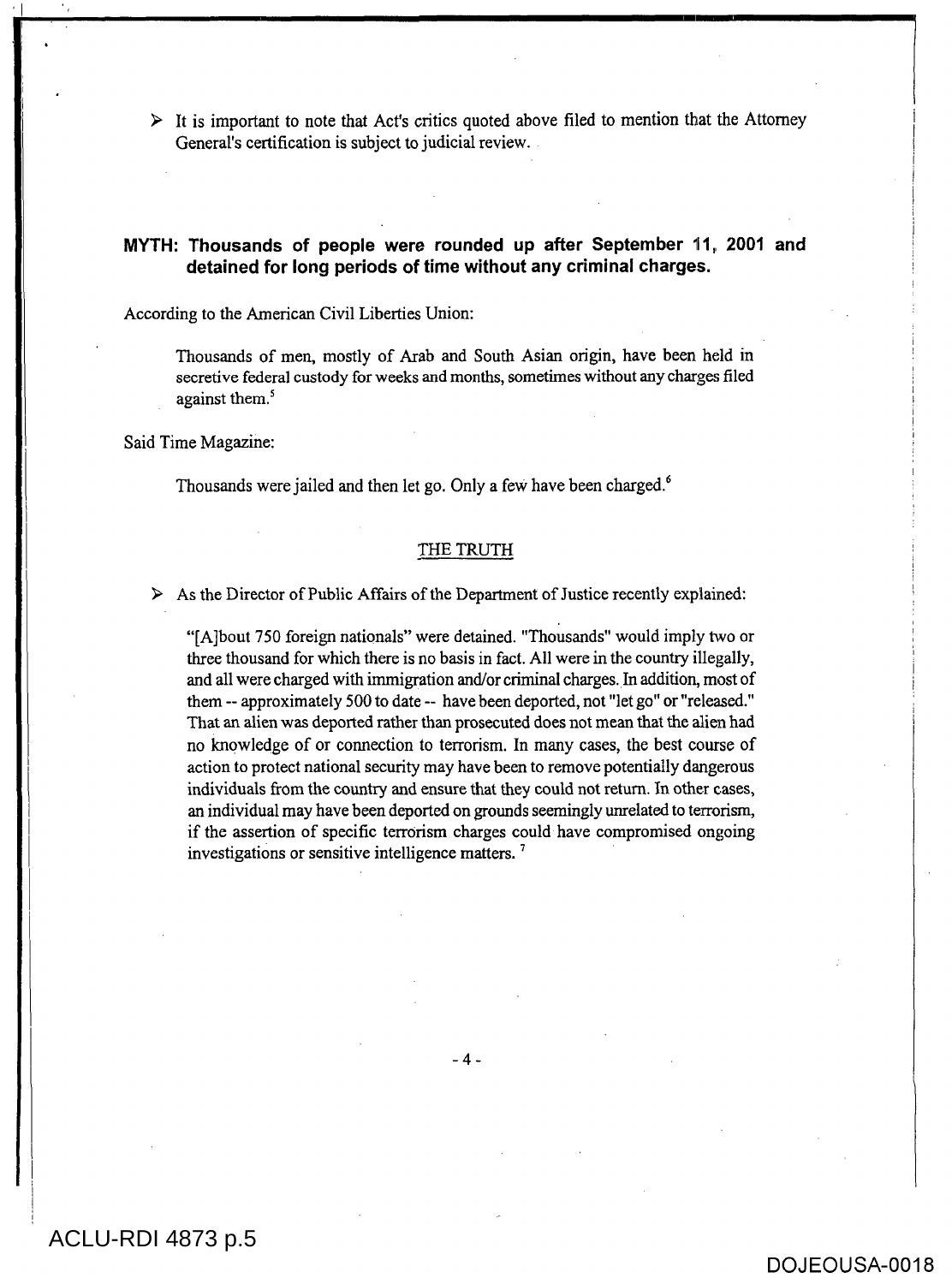# **MYTH: The USA Patriot Act eviscerates judicial oversight of federal law enforcement activities.**

According to an article in The Nation magazine:

The Patriot Act broadly undermines the rights of all Americans. It reduces judicial oversight of a host of investigative measures, including wiretaps, expands the government's ability to track individuals' Internet use and gives federal officials expansive new powers that are in no way limited to investigating terrorist crimes. It authorizes an end run around the Fourth Amendment by allowing the government to conduct wiretaps and searches in criminal investigations without probable cause of a crime, as long as the government claims that it also seeks to gather foreign intelligence--an authority that is particularly questionable in light of recent disclosures from the Foreign Intelligence Surveillance Court that the FBI has repeatedly provided misinformation in seeking such authority in the past.<sup>8</sup>

According to the organization People For The American Way:

Monitoring an individual's communications normally would require law enforcement to demonstrate probable cause of criminal activity to a judge. The counter-terrorism law, however, dramatically lowers the surveillance standard with respect to certain aspects of the Internet by requiring only that law enforcement personnel *certifj)* that the surveillance is relevant to a criminal investigation. The court *must* accept the certification, even if the court believes that law enforcement is on a fishing expedition. Such a provision falls far short of active judicial oversight.<sup>9</sup>

#### THE TRUTH

- $\triangleright$  The USA Patriot Act does not abrogate the role played by the judiciary in the oversight of the activities of federal law enforcement.
- $\triangleright$  Federal agents still have to obtain judicial approval before they can search a residence. U.S. Const. Amend. IV.
- $\triangleright$  Federal agents still have to obtain judicial approval before they can install a wiretap. Title 18, United States Code, Section 2518(1); Title 50, United States Code, Section 1804.
- $\triangleright$  District courts still have the power to suppress evidence obtained in violation of the Fourth, Fifth and Sixth Amendments. Fed.R.Crim.P. 12(b)(3)(C).
- > District courts still have the power to dismiss faulty or insufficient indictments. Fed.R.Crim.P. 12(b)(3)(B).

 $-5 -$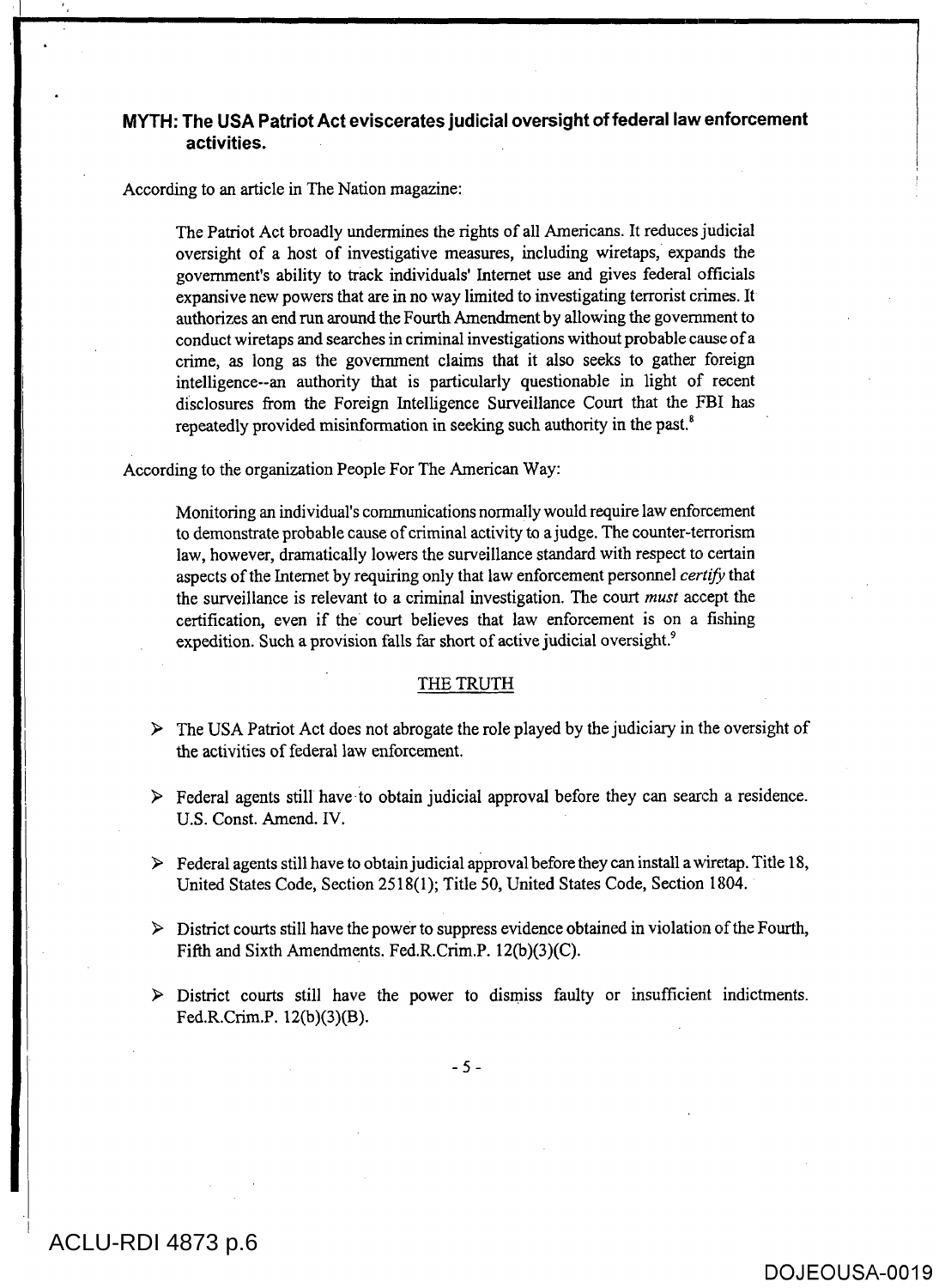$\triangleright$  Court orders are necessary before federal agents install a trap and trace device on a telephone. Title 18, United States Code, Section 3121; Title 50, United States Code, Section 1842.

### **MYTH: The USA PATRIOT ACT empowered the government to start monitoring emails and web surfing by ordinary citizens.**

The American Civil Liberties Union proclaimed:

Under this sweeping legislation, the government can now . . . monitor your e-mails and watch what Internet sites you visit.'

#### THE TRUTH

 $\triangleright$  The USA Patriot Act amended Title 18, United States Code, Section 3123(a) by authorizing courts to issue pen register and trap and trace orders that are valid "anywhere within the United States" and apply to facilities other than telephone lines. The court must have jurisdiction over the crime being investigated and the government must certify that the information "likely to be obtained" is "relevant to an ongoing criminal investigation." With such orders, the government is not permitted to intercept the content of the communication and is restricted to obtaining routing and addressing information. A search warrant issued by a court is required to read the contents of email if the email message is unopened and less than 180 days old. Title 18, United States Code, Section 2703 (a), provides in part:

> A governmental entity may require the disclosure by a provider of electronic communication service of the **contents of a wire or electronic communication,** that is in electronic storage in an electronic communication system for one hundred and eighty days or less, **only pursuant to a warrant issued using the procedures described in the Federal Rules of Criminal Procedure by a court with jurisdiction over the offense under investigation or equivalent State warrant.** (emphasis added)

 $\triangleright$  The Patriot Act did not change the standard needed to obtain a pen register. Under prior law, the government already could obtain a pen register for a telephone by certifying that the information likely to be obtained was relevant to an on-going investigation.

- 6 -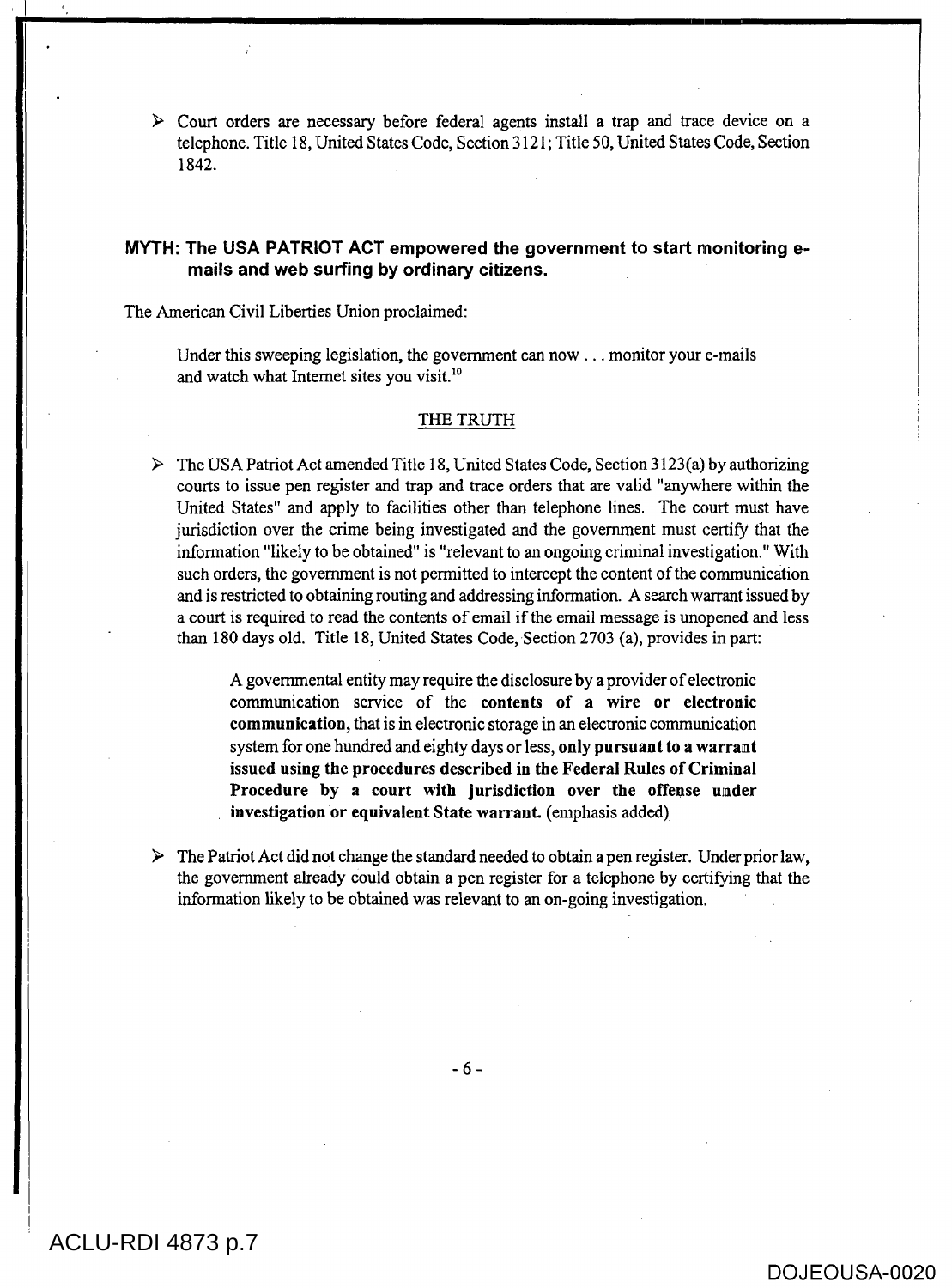## **MYTH: The USA PATRIOT ACT is a present danger to the constitutional rights and privacy rights of library users.**

The American Library Association recently resolved:

WHEREAS, certain provisions of the USA PATRIOT Act . . . and other related measures expand the authority of the federal government to investigate citizens and non-citizens; to engage in surveillance, and to threaten civil rights and liberties guaranteed under the United States Constitution and Bill of Rights; and

WHEREAS, the USA PATRIOT Act and other recently enacted laws, regulations, and guidelines increase the likelihood that the activities of library users, including their use of computers to browse the Web or access e-mail, may be under government surveillance without their knowledge or consent; now, therefore, be it

\* \* \*

RESOLVED, that the American Library Association considers that sections of the USA PATRIOT ACT are a present danger to the constitutional rights and privacy rights of library users and urges the United States Congress to:

1) provide active oversight of the implementation of the USA PATRIOT Act and other related measures, and the revised Attorney General Guidelines to the Federal Bureau of Investigation;

2) hold hearings to determine the extent of the surveillance on library users and their communities; and

3)amend or change the sections of these laws and the guidelines that threaten or abridge the rights of inquiry and free expression; and, be it further<sup>11</sup>

#### THE TRUTH

 $\triangleright$  In the wake of the devastating attacks on America on September 11, 2001, the Act provided the FBI and other federal law enforcement agencies with additional investigative tools to use in terrorism investigations. The provision most criticized by the American Library Association is Section 215, which permits an agent to apply for, and the Foreign Intelligence Surveillance Act (FISA) court to issue, a court order to produce "tangible things," which could include the records of library users. Another provision is Section 214, which permits the FISA court to order the installation of pen register or trap and trace devices on wire or electronic communications media, which could include library computers with Internet access and email capability. Contrary to the myth, however, these devices only reveal the

- 7 -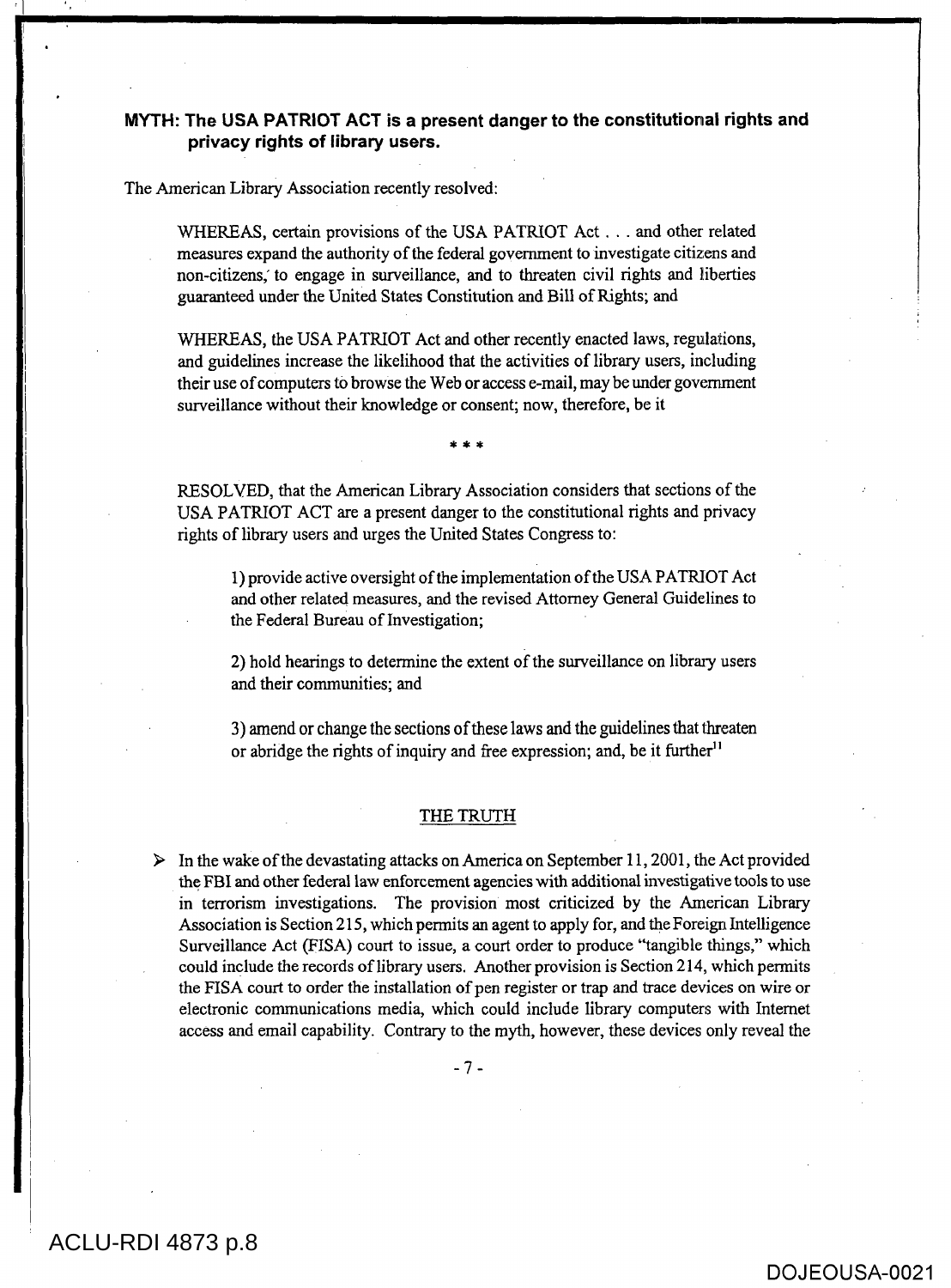electronic addresses of the users of these media; they do not give law enforcement agents access to the contents of communications that are transmitted over them. Moreover, both Sections 214 and 215 of the Act provide for congressional oversight by requiring the Attorney General to report annually on the FBI's use of these authorities to Congress.

- $\triangleright$  FBI agents use the investigative technique of obtaining private records through legal process only as part of existing, duly authorized criminal, counter-terrorism, or foreign intelligence investigations. Such investigations may only be opened pursuant to specific guidelines issued by the Attorney General.
- $\triangleright$  In most of the comparatively very few instances in which records have been sought from libraries since September 11, 2001, they were obtained either voluntarily where permitted by state law or through long-established and well-recognized legal process, such as federal grand jury subpoenas. FBI Director Robert Mueller reports that, without exception, these records all pertained to specific, identified subjects of investigations.
- $\triangleright$  A February 2003 report prepared by the Congressional Research Service states: "Moreover, a Justice Department response to House Judiciary Committee questioning suggests that thus far exercise of the authority of Section 215 in a library context has been minimal or nonexistent." *Libraries and the USA PATRIOT Act,* Congressional Research Service, February 26, 2003.

# **MYTH: The Electronic Surveillance Provisions of the USA Patriot Act enables law enforcement to conduct "roving wiretaps."**

Again, from the organization People For The American Way:

Under prior law, a wiretap was restricted to a particular telephone device. While the law needed updating to account take into account the use of multiple cell phones, the USA PATRIOT Act goes too far. Instead of including a reasonable balancing of individuals' privacy interests, the new law now establishes what amounts to a "no privacy zone" which follows a target of surveillance. If a target of surveillance enters your home, your telephone comes within a "no privacy zone" and can be tapped. Under these circumstances, it will be more difficult to ensure that innocent people aren't subject to wiretaps.<sup>12</sup>

# THE TRUTH

 $\triangleright$  Prior to the advent of the USA Patriot Act, the government was permitted to conduct "roving" wiretaps." Under Title 18, United States Code, Section 2518(11)(b), a court order authorizing

- 8 -

DOJEOUSA-0022 ACLU-RDI 4873 p.9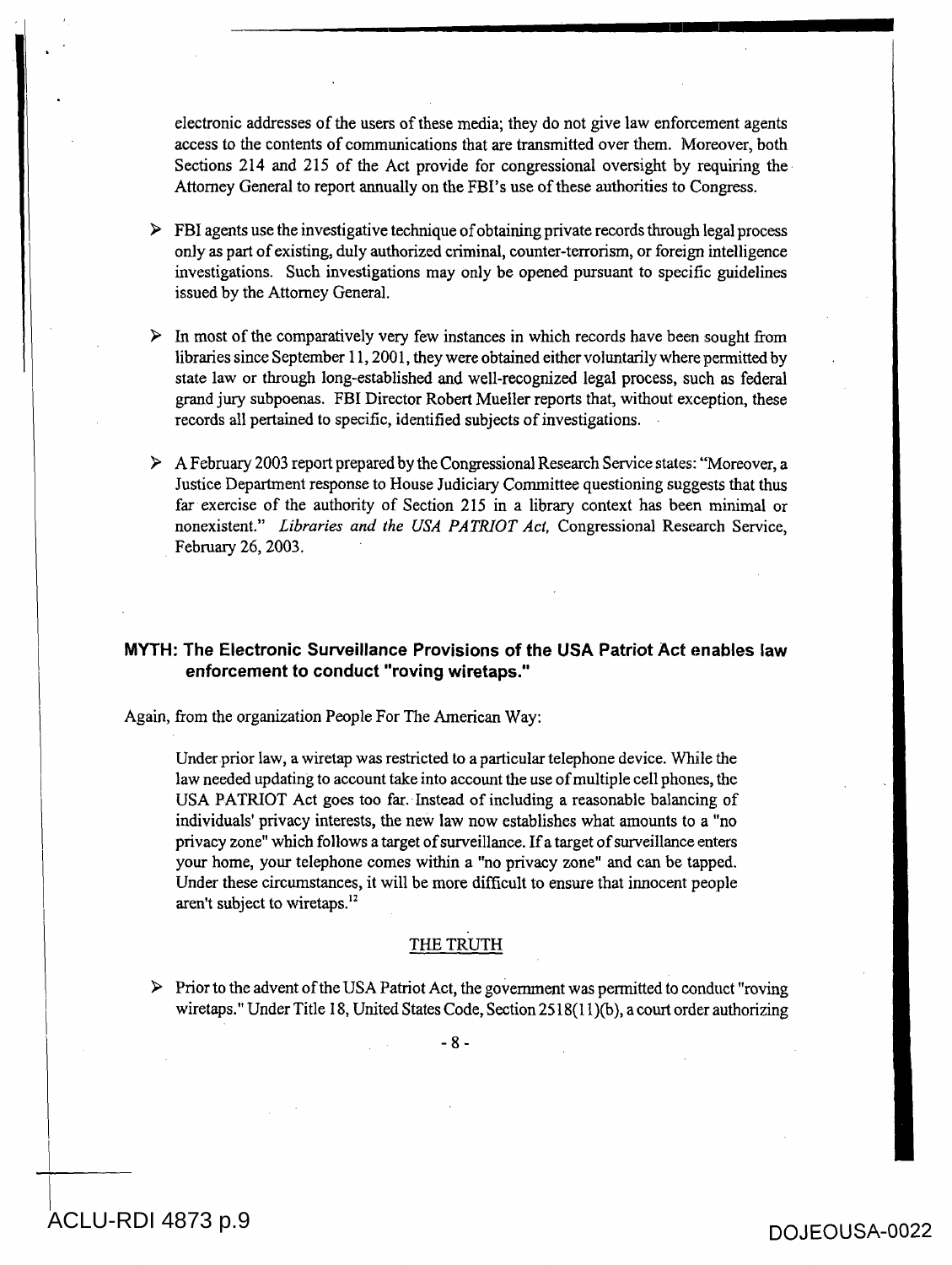a wiretap did not have to specify the person whose assistance in the surveillance was required (e.g., a specific telecommunications carrier), where the court found that there was "probable cause to believe that the [target's] actions could have the effect of thwarting interception from a specific facility." The Act's critics made no mention of the prior existence of Section 2518(11)(b) in their position papers. The USA Patriot Act simply amended the Foreign Intelligence Surveillance Act of 1978, Title 50, United States Code, Sections 1801-1811 (FISA), to conform to the parallel provision found in the Federal Wiretap Statute.

- $\triangleright$  Before the amendment, under FISA a telecommunications carrier could only assist the government when directed to do so by a court order. Terrorists, however, are fairly adept at avoiding detection by using a variety of cell phones, multiple residences and other techniques. Each time a terrorist used a new phone, the government was required to apply to the FISA court for a new order directing the telecommunications carrier associated with the new phone to assist the government with the wiretap. The USA Patriot Act eliminates this cumbersome procedure.
- $\triangleright$  What the Act really did was update the law to account for modern technology. As Attorney General John Ashcroft noted:

The Patriot Act also modernized our surveillance tools to keep pace with technological change. We now have authority under FISA to track terrorists who routinely change locations and make use of multiple cell phones. Thanks to the new law, it is now clear that surveillance tools that were created for hard line telephones - pen registers, for instance - apply to cell phones and the Internet as well.<sup>13</sup>

# **MYTH: The USA Patriot Act infringes on political speech and the freedom of association.**

According to the American Civil Liberties Union:

[The USA Patriot Act] permits detention and deportation of non-citizens who provide assistance for lawful activities of a group the government claims is a terrorist organization, even if the group has never been designated as a terrorist organization.

\* \* \*

[T]he USA Patriot Act adds a new provision to the Immigration and Nationality Act section 212(a)(3)(B) that permits designation of foreign and domestic groups [as a terrorist organization] without . . . procedural safeguards. Under this new power, the Secretary of State could designate any group that has ever engaged in violent activity

- 9 -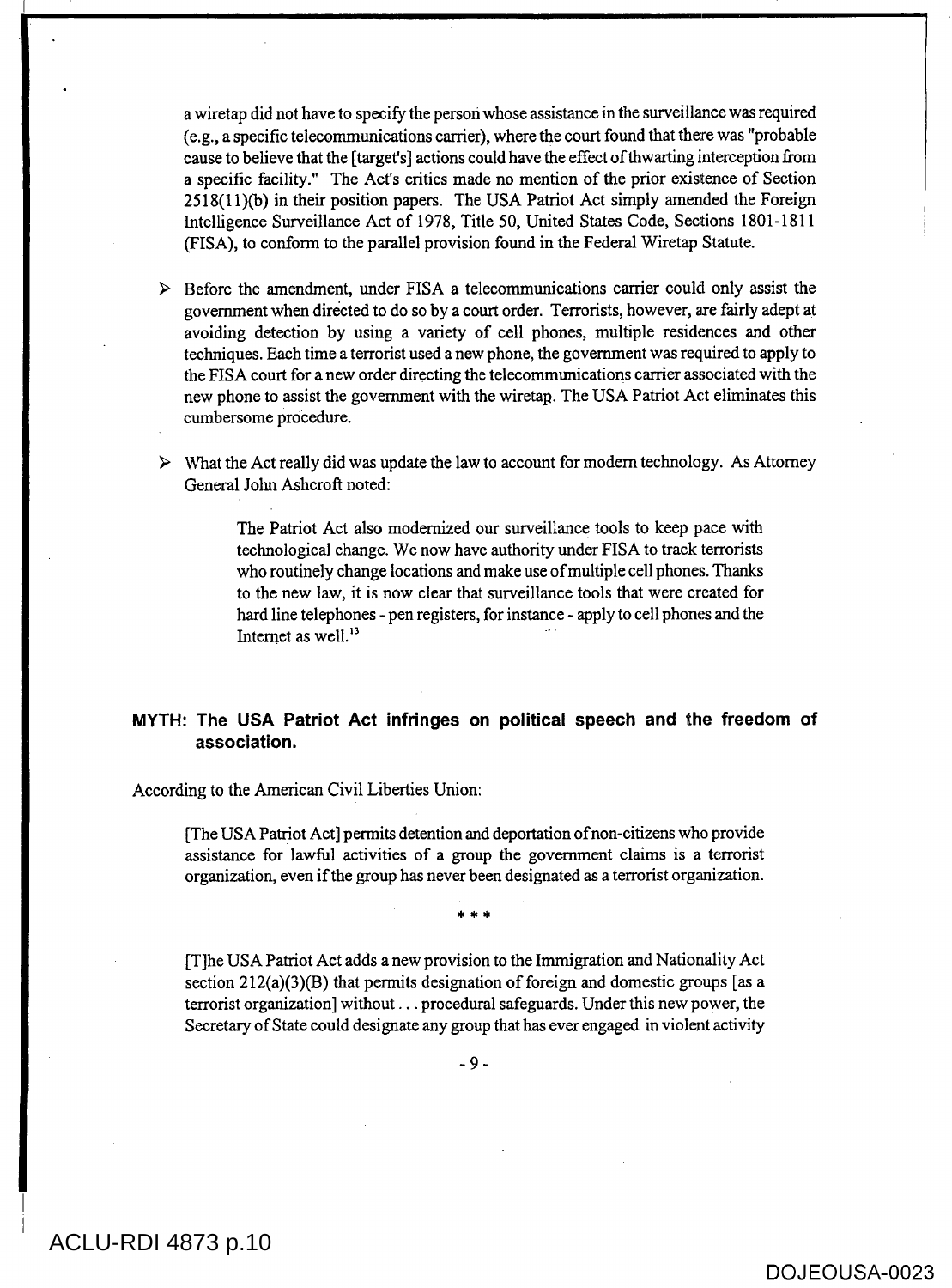a "terrorist organization" - whether it be Operation Rescue, Greenpeace, or People for the Ethical Treatment of AnimalS. The designation would render the group's noncitizen members inadmissible to the United States and would make payment of membership dues a deportable offense. Under the bill, people can be deported regardless of whether they knew of the designation and regardless of whether their assistance had anything to do with the group's alleged terrorist activity.

The USA Patriot Act also allows for detention and deportation of individuals who provide lawful assistance to groups that are not designated as terrorist organizations. It then requires the immigrant to prove a negative: that he did not know, and should not have known, that his assistance would further terrorist activity...Guilt by association is generally forbidden under the First Amendment and the history of McCarthyism shows the very real dangers of abuse.  $14$ 

Said People For The American Way:

The law established a new crime of domestic terrorism, with a definition so broad as to include certain acts of political protest involving threats or dangers to human life. When political protest harms property or individuals, those particular harmful acts are already punishable under various criminal laws. Sometimes domestic political protest activity inadvertently escalates to violence. To allow such incidents to be treated as terrorism could have a stifling effect on dissent.<sup>15</sup>

#### THE TRUTH

> The USA Patriot Act amended Title 18, United States Code, Section 2331 by adding the definition of "domestic terrorism." Under the enactment, domestic terrorism consists of activities that:

> (A) involve acts dangerous to human life that are a violation of the laws of the United States or any State;

(B) appear to be intended-

(i) to intimidate or coerce a civilian population;

(ii) to influence the policy of a government by intimidation or coercion; or

(iii) to affect the conduct or a government by mass destruction, assassination or kidnaping; and

 $-10-$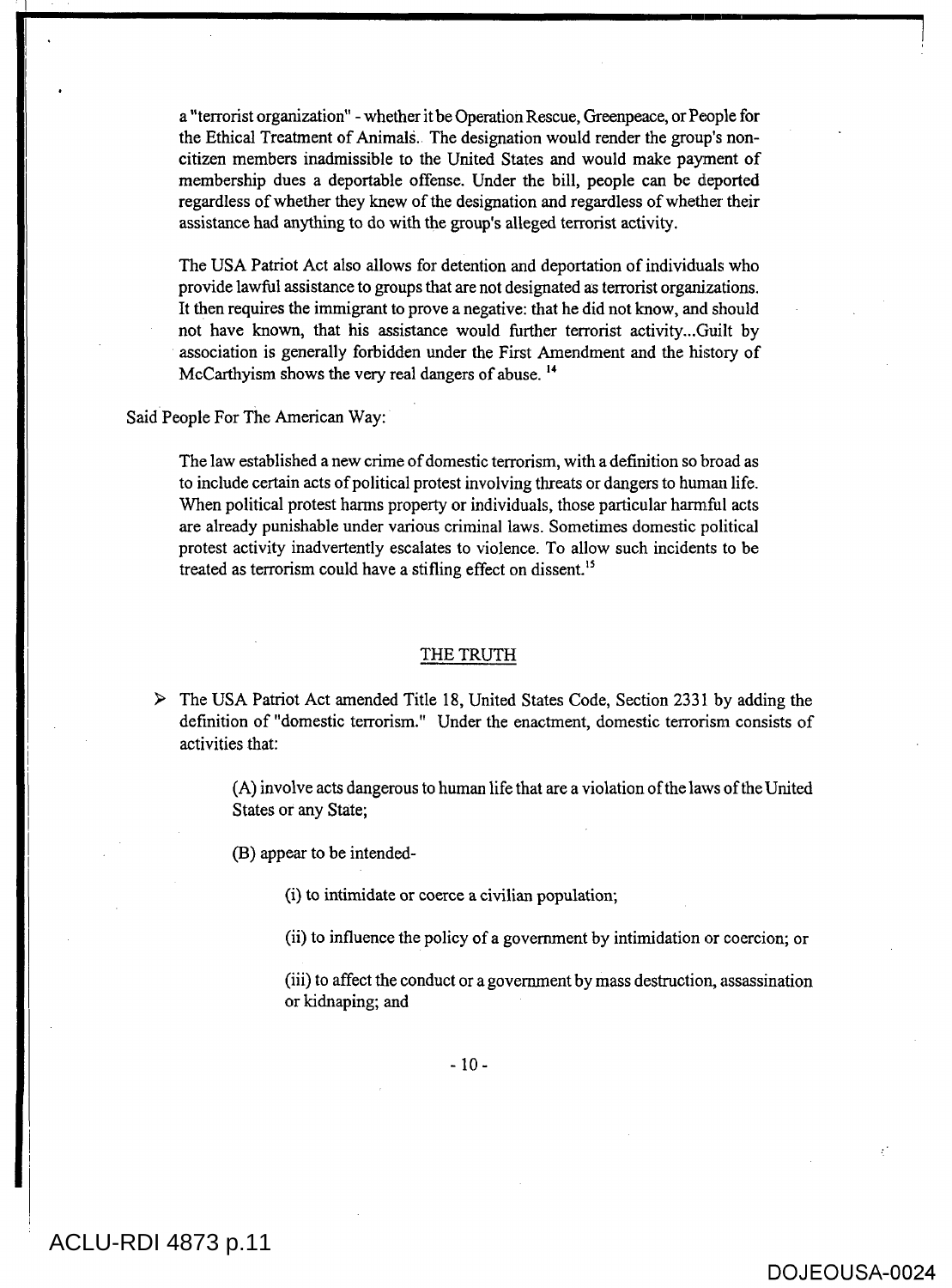(C) occur primarily within the territorial jurisdiction of the United States.

Title 18, United States Code, Section 2331(5).

 $\triangleright$  Again, the Patriot Act's critics fail to mention that the definition of "domestic terrorism" is virtually identical to the preexisting definition of "international terrorism" found at Title 18, United States Code, Section 2331(1).

## **MYTH: The USA Patriot Act enables the government to conduct large-scale investigations of U.S. citizens for "intelligence purposes."**

#### Again from People for the American Way:

Under prior law, there were stringent restrictions on the sharing of grand jury information by law enforcement personnel. In part these restrictions existed because information presented to grand juries may consist largely of accusations, rather than proof. The new law permits information from grand jury proceedings to be provided to the CIA, *without meaningful court oversight.* Such information sharing has been abused in recent years when the FBI routinely provided reports on domestic anti-Vietnam War activity to the CIA. Thousands of Americans engaged in political protests became the targets of CIA surveillance. 16

## THE TRUTH

 $\triangleright$  Rule 6(e)(3)(D) of the Federal Rules of Criminal Procedure permits the disclosure of grand jury information with other agencies only when "the matters involve foreign intelligence or counterintelligence (as defined in section 3 of the National Security Act of 1947) or foreign intelligence information...to any Federal law enforcement, intelligence, protective, immigration, national defense, or national security official in order to assist the official receiving that information in the performance of his official duties."

 $\triangleright$  The federal official to whom the grand jury information is disclosed "may use the information only as necessary in the conduct of that person's official duties subject to any limitations on the unauthorized disclosure of such information." Fed.R.Crim.P. 6(e)(3)(D)(i).

 $\triangleright$  Under Fed.R.Crim.P. 6(e)(3)(D)(iii) "Foreign intelligence information" is defined as information, whether or not it concerns an "American person" and "relates to the ability of the United States to protect against --

 $-11 -$ 

ACLU-RDI 4873 p.12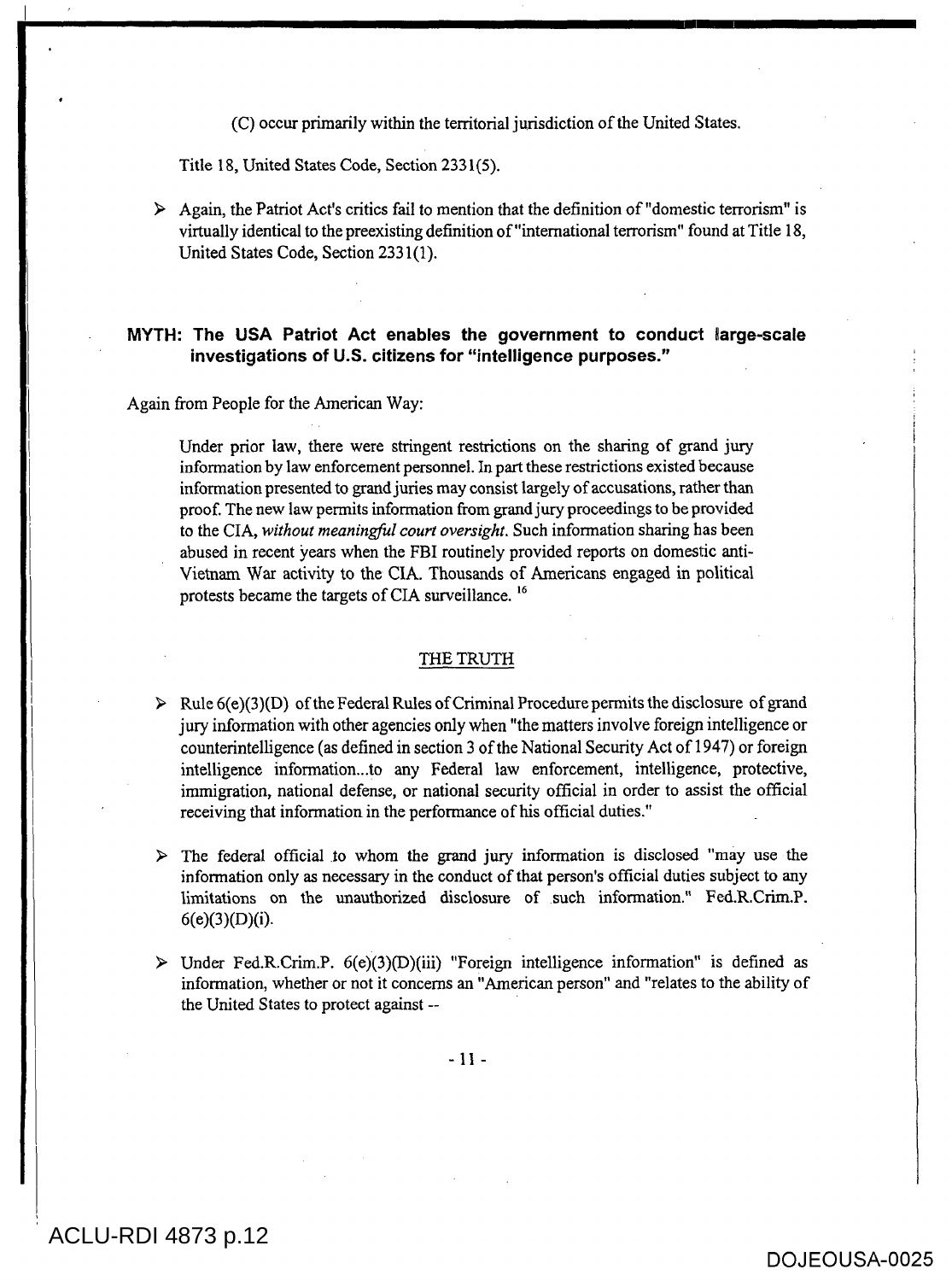- actual or potential attack or other grave hostile acts of a foreign power or its agent;
- sabotage or international terrorism by a foreign power or its agent; or
- clandestine intelligence activities by an intelligence service or network of a foreign power or by its agent."

Foreign intelligence information also includes information "whether or not it concerns a United States person, with respect to a foreign power or foreign territory that relates to --

- the national defense or security of the United States; or
- the conduct of the foreign affairs of the United States."
- $\triangleright$  The USA Patriot Act requires that the government must provid the district court with written notice that the disclosure was made and identify those to whom the disclosure was made.

 $\triangleright$  Prior to the Patriot Act amendments, the government was permitted to disclose grand jury information to other attorneys for the government. No notice of the disclosure to district court was required.

#### **MYTH: Various provisions of the USA Patriot Act violate the Fourth Amendment.**

The Center for Constitutional Rights claims:

The sneak and peak search warrant provisions of the USA Patriot Act "contravenes the 'common law knock and announce' principle which forms an essential part of the Fourth Amendment's reasonableness inquiry."<sup>17</sup>

#### THE TRUTH

> The USA Patriot Act added subsection (b) to Title 18, United States Code, Section 3103a. The statute provides as follows:

> (b) Delay- With respect to the issuance of any warrant or court order under this section, or any other rule of law, to search for and seize any property or material that constitutes evidence of a criminal offense against the laws of United States, any notice required, or that may be required, to be given may be delayed if-

> > - 12 -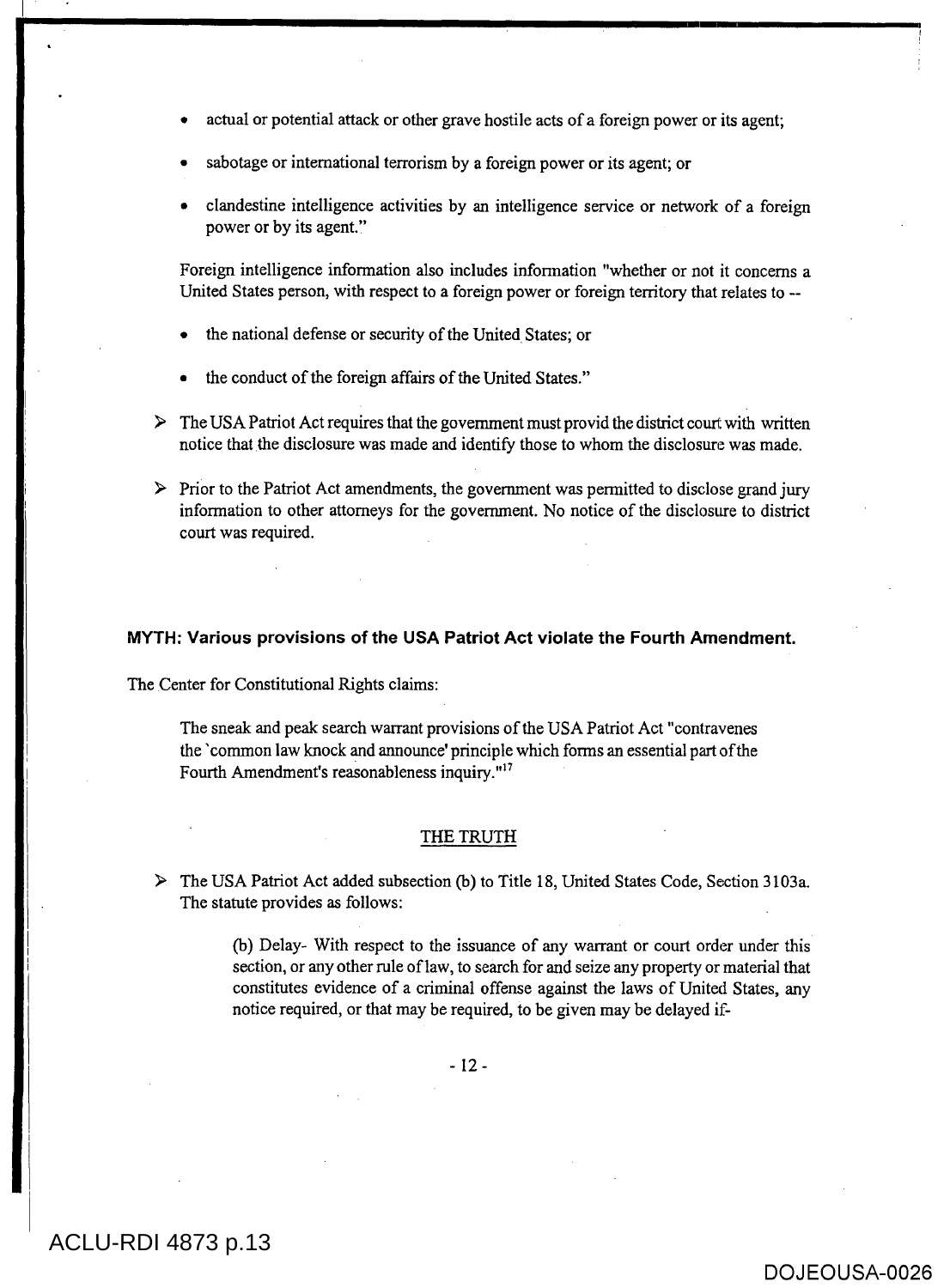(1) the court finds reasonable cause to believe that providing immediate notification of the execution of the warrant may have an adverse result (as defined in section 2705);

(2) the warrant prohibits the seizure of any tangible property, any wire or electronic communication, or,..any stored wire or electronic communication, except where the court finds reasonable necessity for the seizure; and

(3) the warrant provides for the giving of such notice within a reasonable period of its execution, which period may be extended by the court for good cause.

- $\triangleright$  An "adverse result," as defined by Title 18, United States Code, Section 2705(a)(2) consists of: the endangerment of the life or physical safety of another individual; flight; the destruction of evidence; the intimidation of potential witnesses; or placing an investigation is serious jeopardy.
- $\triangleright$  Delayed notification under Section 3103a(b) depends wholly and solely upon judicial approval.
- $\triangleright$  The section also provides for delayed notice and not the absence of notice.
- $\triangleright$  It should be noted that magistrate judges have for years been able to authorize nighttime searches in contravention of the common law requirement that search warrants are to be executed during the daytime. Rule 41(c) of the Federal Rules of Criminal Procedure specifically authorizes nighttime execution provided that "reasonable cause" is shown.
- $\triangleright$  Section 3103a(b) also comports with the common law "knock and announce" requirement. The constitutionality of the doctrine was not resolved by the United States Supreme Court until 1995 in *Wilson v. Arkansas,* 514 U.S. 927, 931 (1995). There, the Court held that the knock and announce rule is generally part of the Fourth Amendment's reasonableness requirement, but further noted that the "flexible requirement of reasonableness should not be read to mandate a rigid rule of announcement that ignores countervailing law enforcement interests." *Id.,* at 934.

## **MYTH: The USA PATRIOT Act is unconstitutional.**

According to a city council member is Arcata, California, after passing an ordinance requiring city officials to refuse to participate in investigations authorized by the USA PATRIOT Act:

The Patriot Act is unconstitutional.<sup>18</sup>

- 13 -